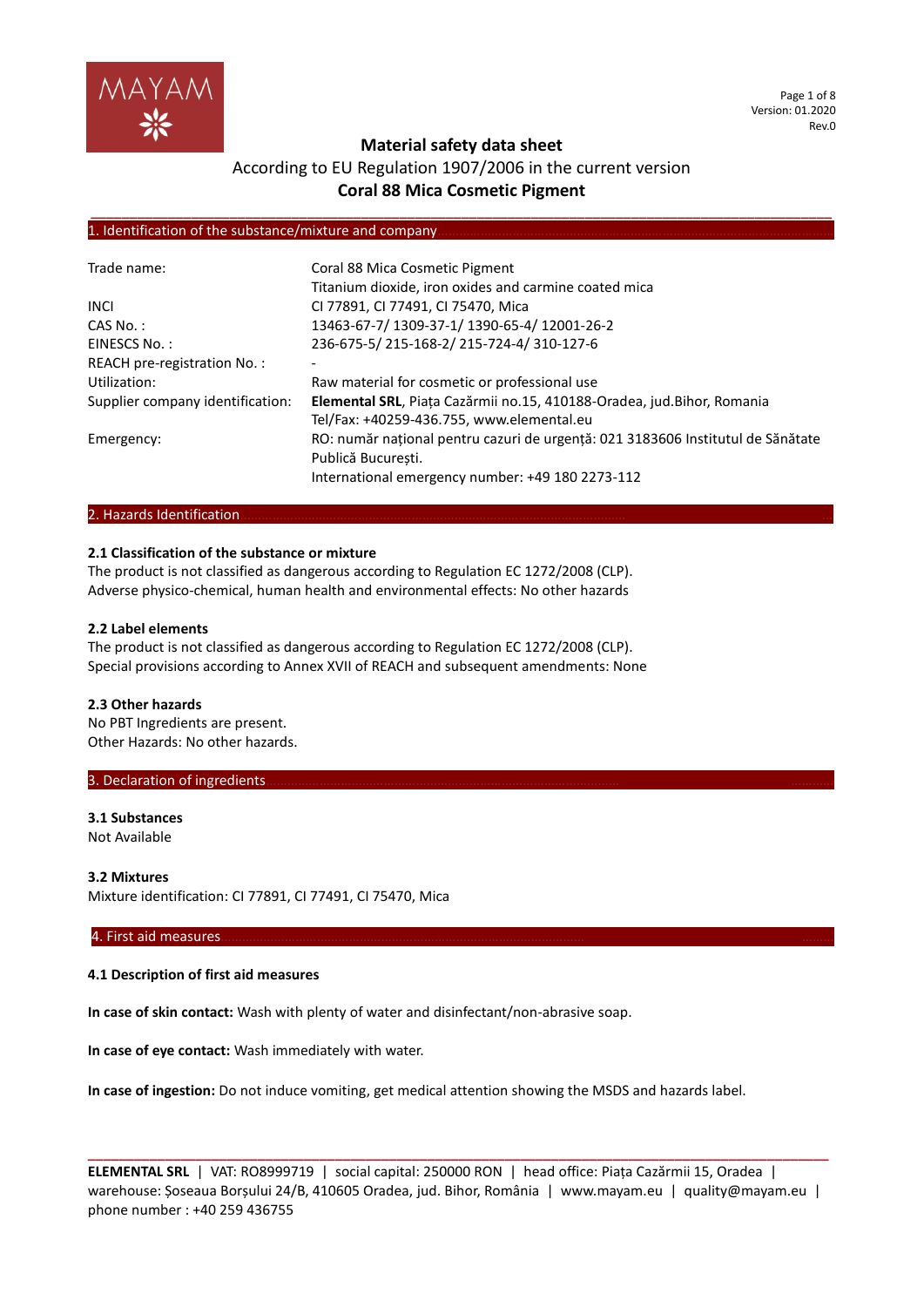

# **Material safety data sheet**  According to EU Regulation 1907/2006 in the current version **Coral 88 Mica Cosmetic Pigment**

**\_\_\_\_\_\_\_\_\_\_\_\_\_\_\_\_\_\_\_\_\_\_\_\_\_\_\_\_\_\_\_\_\_\_\_\_\_\_\_\_\_\_\_\_\_\_\_\_\_\_\_\_\_\_\_\_\_\_\_\_\_\_\_\_\_\_\_\_\_\_\_\_\_\_\_\_\_\_\_\_\_\_\_\_\_\_\_\_\_\_\_\_\_\_\_\_**

**In case of inhalation:** Remove casualty to fresh air and keep warm and at rest.

# **4.2 Most important symptoms and effects, both acute and delayed**

Not Available

#### **4.3 Indication of any immediate medical attention and special treatment needed** None

# 5. Fire fighting measures

# **5.1 Extinguishing media**

**Suitable extinguishing media:** Water, CO2, foam, chemical powders, according to the materials involved in the fire. In case of fire, use foam, dry chemical,  $CO<sub>2</sub>$ . **Unsuitable extinguishing media:** None in particular.

## **5.2 Special hazards arising from the substance or mixture**

Do not inhale explosion and combustion gases. Burning produces heavy smoke.

## **5.3 Advice for fire-fighters**

Use suitable breathing apparatus. Collect contaminated fire extinguishing water separately. This must not be discharged into drains. Move undamaged containers from immediate hazard area if it can be done safely.

#### 6. Accidental release measures.

# **6.1 Personal precautions, protective equipment and emergency procedures**

Wear personal protection equipment. Remove persons to safety. See protective measures under point 7 and 8.

#### **6.2 Environmental precautions**

Do not allow to enter into soil/subsoil. Do not allow to enter into surface water or drains. Retain contaminated washing water and dispose of it following local legislation. In case of gas escape or of entry into waterways, soil or drains, inform the responsible authorities if required.

#### **6.3 Methods and material for containment and cleaning up**

Suitable material for cleaning up: dry and inert absorbing material (e.g. vermiculite, sand, earth). Wash with plenty of water.

# **6.4 Reference to other sections**

See also section 8 and 13.

## 7. Handling and storage

# **7.1 Precautions for safe handling**

Avoid contact with skin and eyes, inhalation of vapors and mists. Do not eat or drink while working. See also section 8 for recommended protective equipment.

**ELEMENTAL SRL** | VAT: RO8999719 | social capital: 250000 RON | head office: Piața Cazărmii 15, Oradea | warehouse: Șoseaua Borșului 24/B, 410605 Oradea, jud. Bihor, România | www.mayam.eu | quality@mayam.eu | phone number : +40 259 436755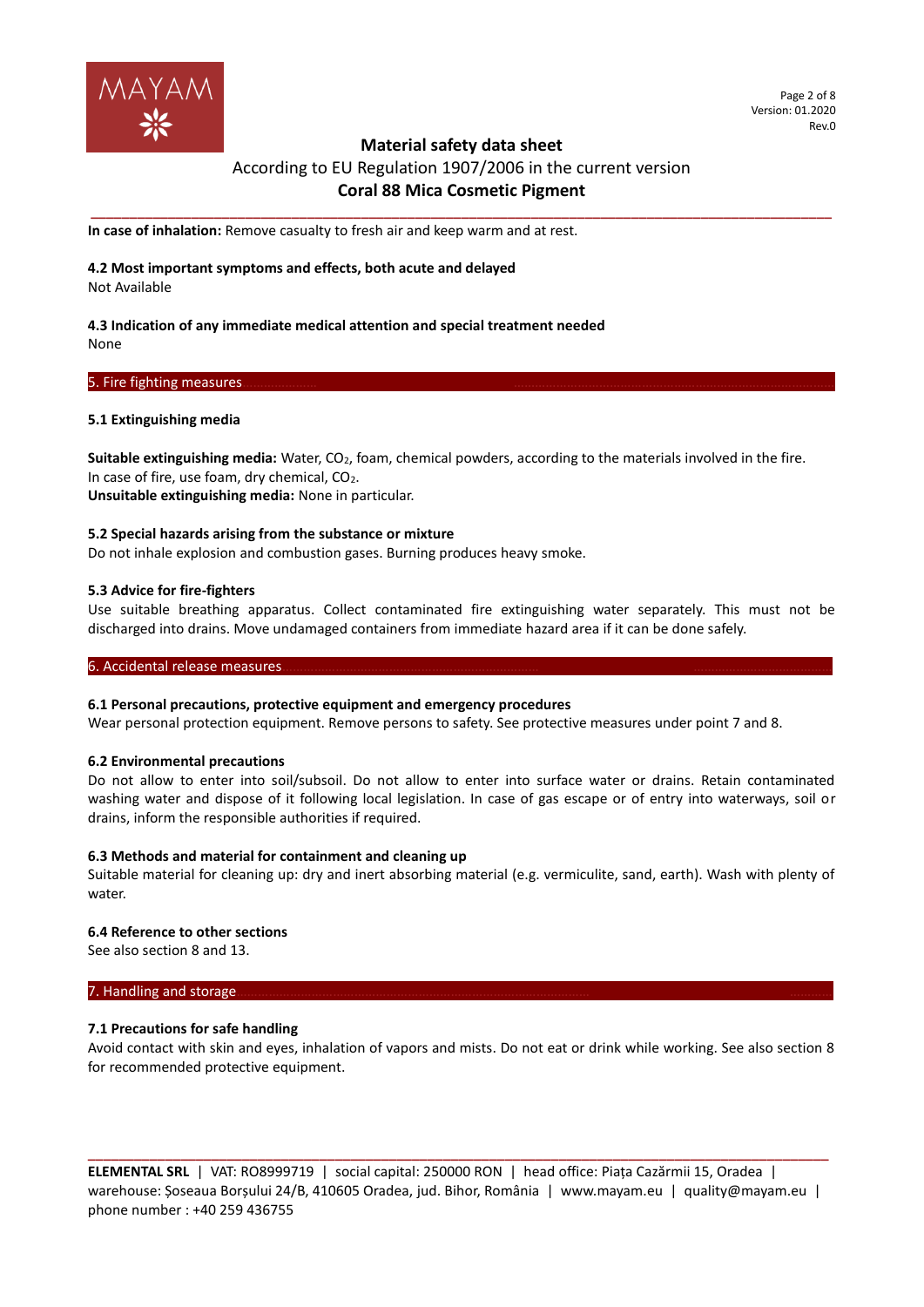

#### Page 3 of 8 Version: 01.2020 Rev.0

# **Material safety data sheet**

# According to EU Regulation 1907/2006 in the current version **Coral 88 Mica Cosmetic Pigment**

**\_\_\_\_\_\_\_\_\_\_\_\_\_\_\_\_\_\_\_\_\_\_\_\_\_\_\_\_\_\_\_\_\_\_\_\_\_\_\_\_\_\_\_\_\_\_\_\_\_\_\_\_\_\_\_\_\_\_\_\_\_\_\_\_\_\_\_\_\_\_\_\_\_\_\_\_\_\_\_\_\_\_\_\_\_\_\_\_\_\_\_\_\_\_\_\_**

## **7.2 Conditions for safe storage, including any incompatibilities**

Store in a tightly closed container in a cool, dry, well-ventilated area. Incompatible materials: None in particular. Instructions regarding storage premises: Adequately ventilated premises.

## **7.3 Specific end use(s)**

Recommendation(s): Storage temperature < 25°C Industrial sector specific solutions: None in particular.

#### 8. Exposure controls / personal protection.

# **8.1 Control parameters**

Data not Available

**8.2 Exposure controls**

**Eye/face protection:** Eye glasses with side protection.

**Skin protection:** Chemical protection clothing.

**Hand protection:** NBR (nitrile rubber).

**Respiratory protection:** Filtering Half-face mask (DIN EN 149).

# **8.3 Hygienic and Technical measures**

Not Available

#### 9. Physical and chemical properties

#### **9.1 Information on physical and chemical properties**

Physical State Solid Appearance: Powder, Terracotta Odour: Not Available Odour threshold: Not Available pH: Not Available Melting point/ range: Not Available Boiling point/ range: Not Available Flash point: Not Applicable Evaporation rate: Not Available Upper/lower flammability or explosive limits: Not Available Vapour density: Not Available Vapour pressure (20°C): Not Available Density (20°C): Not Available Water solubility: Insoluble Lipid solubility: Insoluble Partition coefficient (n-octanol/water): Not Available Auto-ignition temperature: Not Available

**ELEMENTAL SRL** | VAT: RO8999719 | social capital: 250000 RON | head office: Piața Cazărmii 15, Oradea | warehouse: Șoseaua Borșului 24/B, 410605 Oradea, jud. Bihor, România | www.mayam.eu | quality@mayam.eu | phone number : +40 259 436755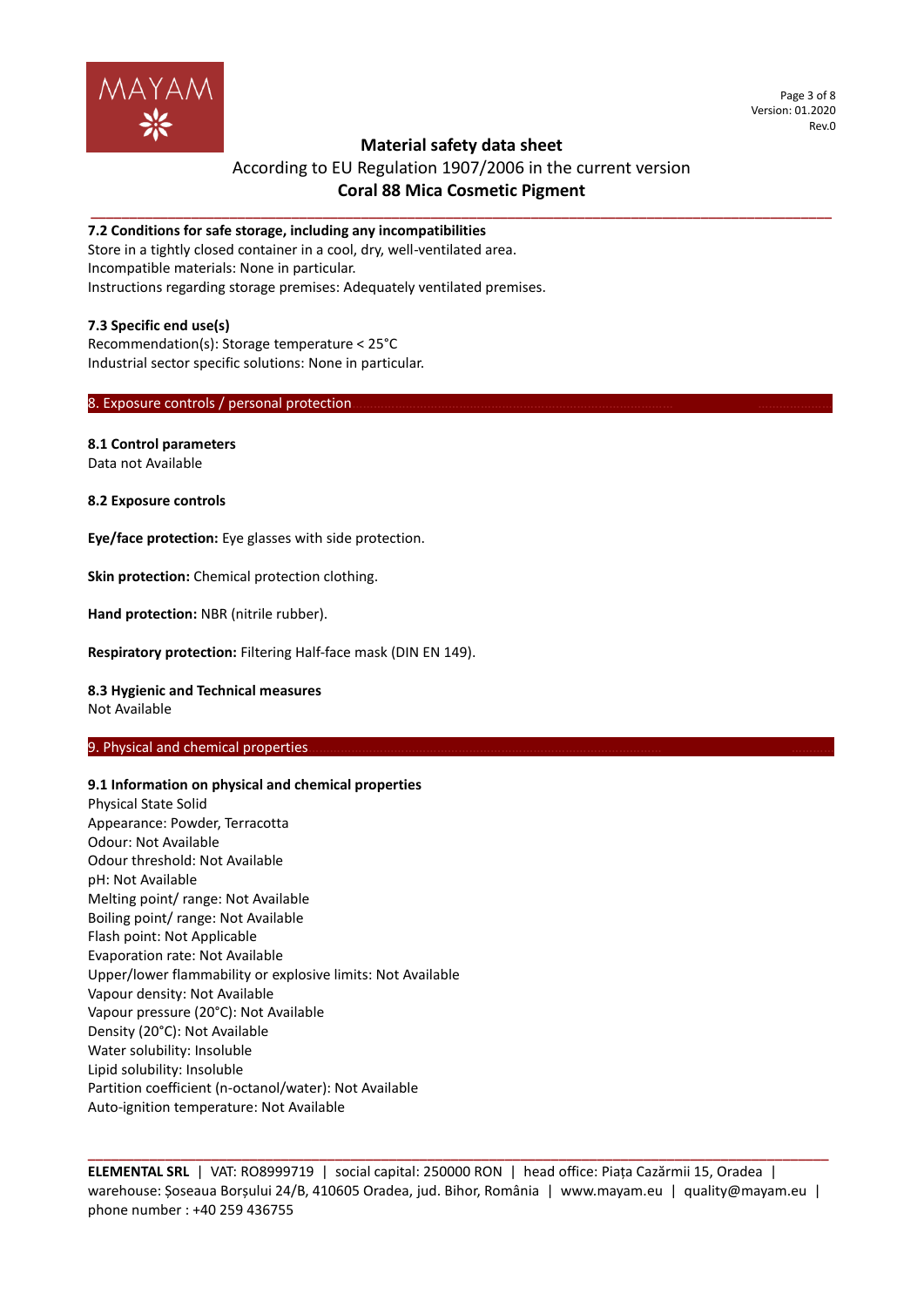

Page 4 of 8 Version: 01.2020 Rev.0

# **Material safety data sheet**

# According to EU Regulation 1907/2006 in the current version **Coral 88 Mica Cosmetic Pigment**

**\_\_\_\_\_\_\_\_\_\_\_\_\_\_\_\_\_\_\_\_\_\_\_\_\_\_\_\_\_\_\_\_\_\_\_\_\_\_\_\_\_\_\_\_\_\_\_\_\_\_\_\_\_\_\_\_\_\_\_\_\_\_\_\_\_\_\_\_\_\_\_\_\_\_\_\_\_\_\_\_\_\_\_\_\_\_\_\_\_\_\_\_\_\_\_\_**

Decomposition temperature: Not Available Viscosity (20°C): Not Available Explosive properties: Not Available Oxidising properties: ST0 Flammability (Solid, Gas): Not Available Volatile Organic compounds - VOCs = Not Available

#### **9.2 Other information**

Substance group relevant properties: Not Available Miscibility: Not Available Conductivity: Not Available

#### 10. Stability and reactivity

**10.1 Reactivity** Stable under normal conditions.

**10.2 Chemical stability**

Data not Available.

# **10.3 Possibility of hazardous reactions**

Burning produces carbon monoxide and/or carbon dioxide.

# **10.4 Conditions to avoid**

Stable under normal conditions of temperature and pressure.

# **10.5 Incompatible materials**

Avoid strong oxidizing agents, peroxides, acids, alkali metals.

# **10.6 Hazardous decomposition products**

Burning produces carbon monoxide and/or carbon dioxide.

## 11. Toxicological information.

# **11.1 Information on toxicological effects**

# **Toxicological Information of the Preparation**

a) acute toxicity LD50 Oral Rat > 2000.00000mg/kg

b) skin corrosion/irritation Skin Irritant No Irritant effect

c) serious eye damage/irritation Eye Irritant Slightly irritant

# **If not differently specified, the information required in Regulation (EU)2015/830 listed below must be considered as**

**N.A.** a) acute toxicity

b) skin corrosion/irritation

c) serious eye damage/irritation

d) respiratory or skin sensitisation

**ELEMENTAL SRL** | VAT: RO8999719 | social capital: 250000 RON | head office: Piața Cazărmii 15, Oradea | warehouse: Șoseaua Borșului 24/B, 410605 Oradea, jud. Bihor, România | www.mayam.eu | quality@mayam.eu | phone number : +40 259 436755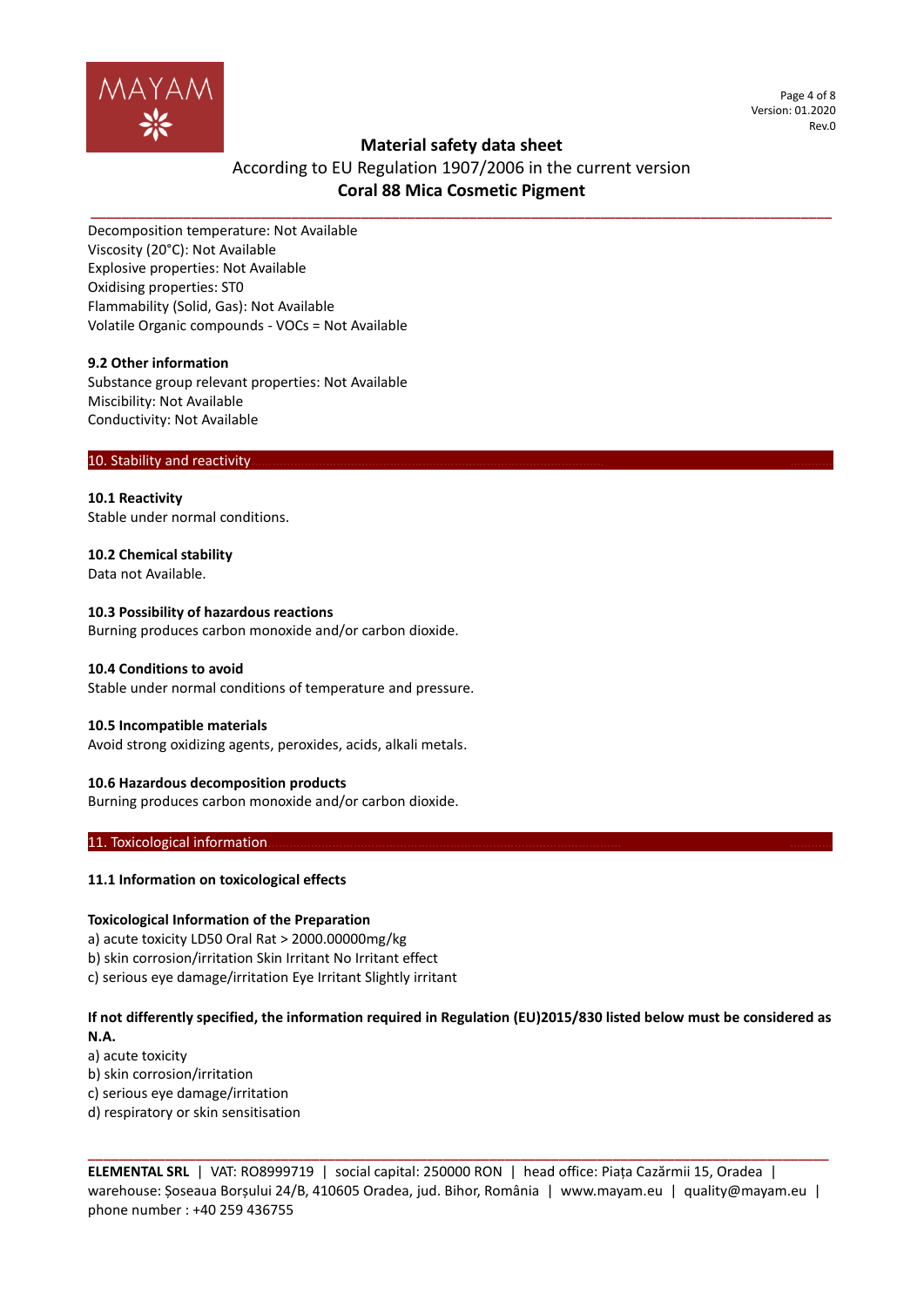

Page 5 of 8 Version: 01.2020 Rev.0

# **Material safety data sheet**

# According to EU Regulation 1907/2006 in the current version **Coral 88 Mica Cosmetic Pigment**

**\_\_\_\_\_\_\_\_\_\_\_\_\_\_\_\_\_\_\_\_\_\_\_\_\_\_\_\_\_\_\_\_\_\_\_\_\_\_\_\_\_\_\_\_\_\_\_\_\_\_\_\_\_\_\_\_\_\_\_\_\_\_\_\_\_\_\_\_\_\_\_\_\_\_\_\_\_\_\_\_\_\_\_\_\_\_\_\_\_\_\_\_\_\_\_\_**

e) germ cell mutagenicity f) carcinogenicity g) reproductive toxicity h) STOT-single exposure i) STOT-repeated exposure j) aspiration hazard

## 12. Ecological information.

# **12.1 Toxicity**

Adopt good working practices, so that the product is not released into the environment. Eco-toxicity:

**List of Eco-Toxicological properties of the product**

No Data Available

**12.2 Persistence and degradability**

No Data Available

## **12.3 Bioaccumulative potential**

No Data Available

## **12.4 Mobility in soil**

No Data Available **12.5 Results of PBT and vPvB assessment** No PBT Ingredients are present

# **12.6 Other adverse effects**

Not Available

# 13. Disposal considerations.

#### **13.1 Waste treatment methods**

Recover if possible. In so doing, comply with the local and national regulations currently in force.

# 14. Transport information

**14.1 UN number** N/A

# **14.2 UN proper shipping name** ADR-Shipping Name: N/A

IATA-Technical name: N/A IMDG-Technical name: N/A

**14.3 Transport hazard class(es)**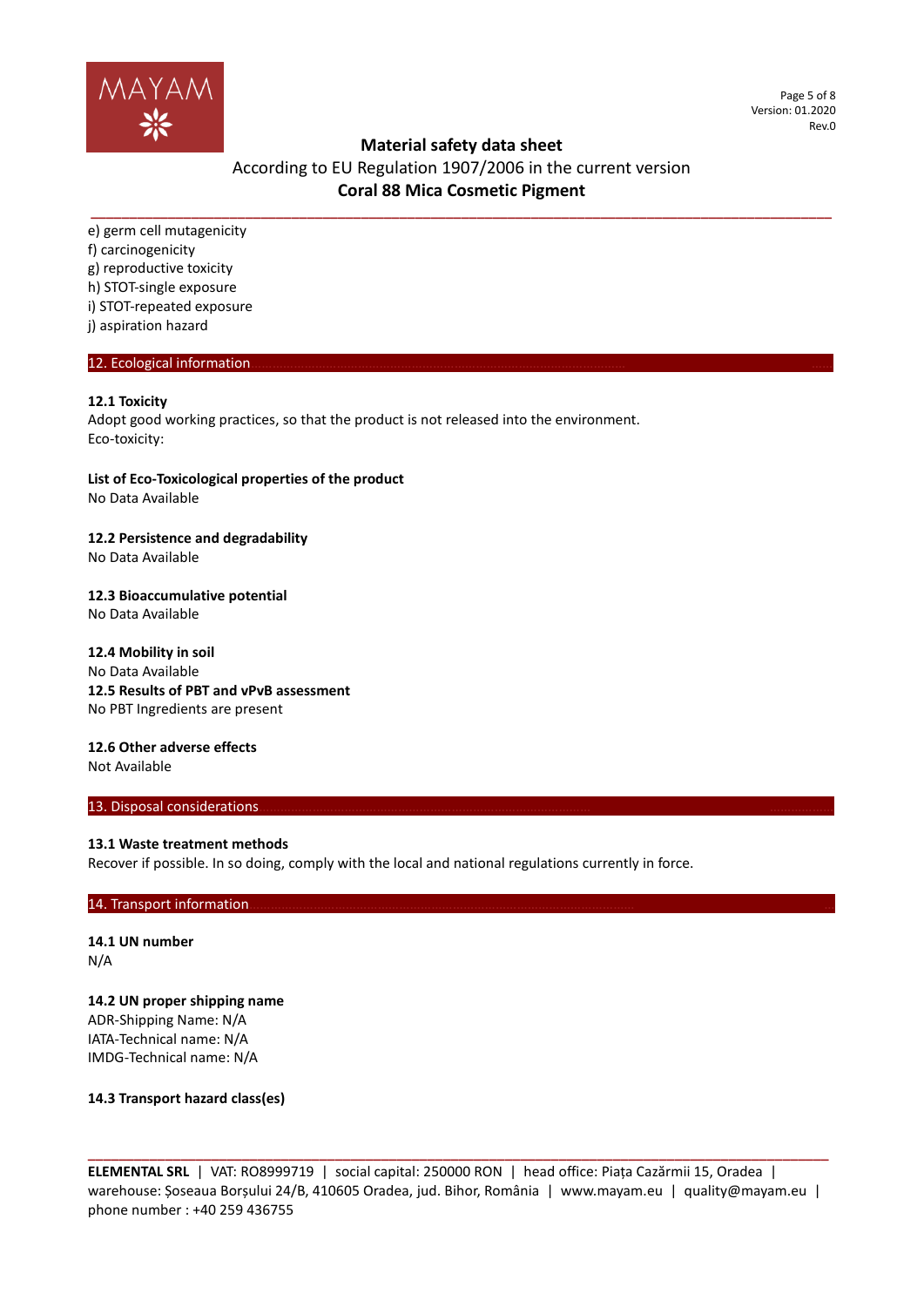

Page 6 of 8 Version: 01.2020 Rev.0

# **Material safety data sheet**

According to EU Regulation 1907/2006 in the current version **Coral 88 Mica Cosmetic Pigment**

**\_\_\_\_\_\_\_\_\_\_\_\_\_\_\_\_\_\_\_\_\_\_\_\_\_\_\_\_\_\_\_\_\_\_\_\_\_\_\_\_\_\_\_\_\_\_\_\_\_\_\_\_\_\_\_\_\_\_\_\_\_\_\_\_\_\_\_\_\_\_\_\_\_\_\_\_\_\_\_\_\_\_\_\_\_\_\_\_\_\_\_\_\_\_\_\_**

ADR-Class: N/A IATA-Class: N/A IMDG-Class: N/A

# **14.4 Packing Group**

ADR-Packing Group: N/A IATA-Packing group: N/A IMDG-Packing group: N/A

# **14.5 Environmental hazards**

Toxic Ingredients Qty: 0.00 High Toxicity Ingredients Qty: 0.00 Marine pollutant: No Environmental Pollutant: No

# **14.6 Special Precautions for User**

Road and Rail (ADR-RID): ADR-Label: N/A ADR-Upper number: N/A ADR-Special Provisions: N/A ADR-Transport category (Tunnel restriction code): N/A

Air (IATA): IATA-Passenger Aircraft: N/A IATA-Cargo Aircraft: N/A IATA-Label: N/A IATA-Sub Risk: N/A IATA-Erg: N/A IATA-Special Provisioning: N/A

Sea (IMDG): IMDG-Stowage Code: N/A IMDG-Stowage Note: N/A IMDG-Sub Risk: N/A IMDG-Special Provisioning: N/A IMDG-Page: N/A IMDG-Label: N/A IMDG-EMS: N/A IMDG-MFAG: N/A

**14.7 Transport in bulk according to Annex II of MARPOL 73/78 and the IBC Code** Not Available

# 15. Regulatory information.

# **15.1 Safety, health and environmental regulations/legislation specific for the substance or mixture**

**ELEMENTAL SRL** | VAT: RO8999719 | social capital: 250000 RON | head office: Piața Cazărmii 15, Oradea | warehouse: Șoseaua Borșului 24/B, 410605 Oradea, jud. Bihor, România | www.mayam.eu | quality@mayam.eu | phone number : +40 259 436755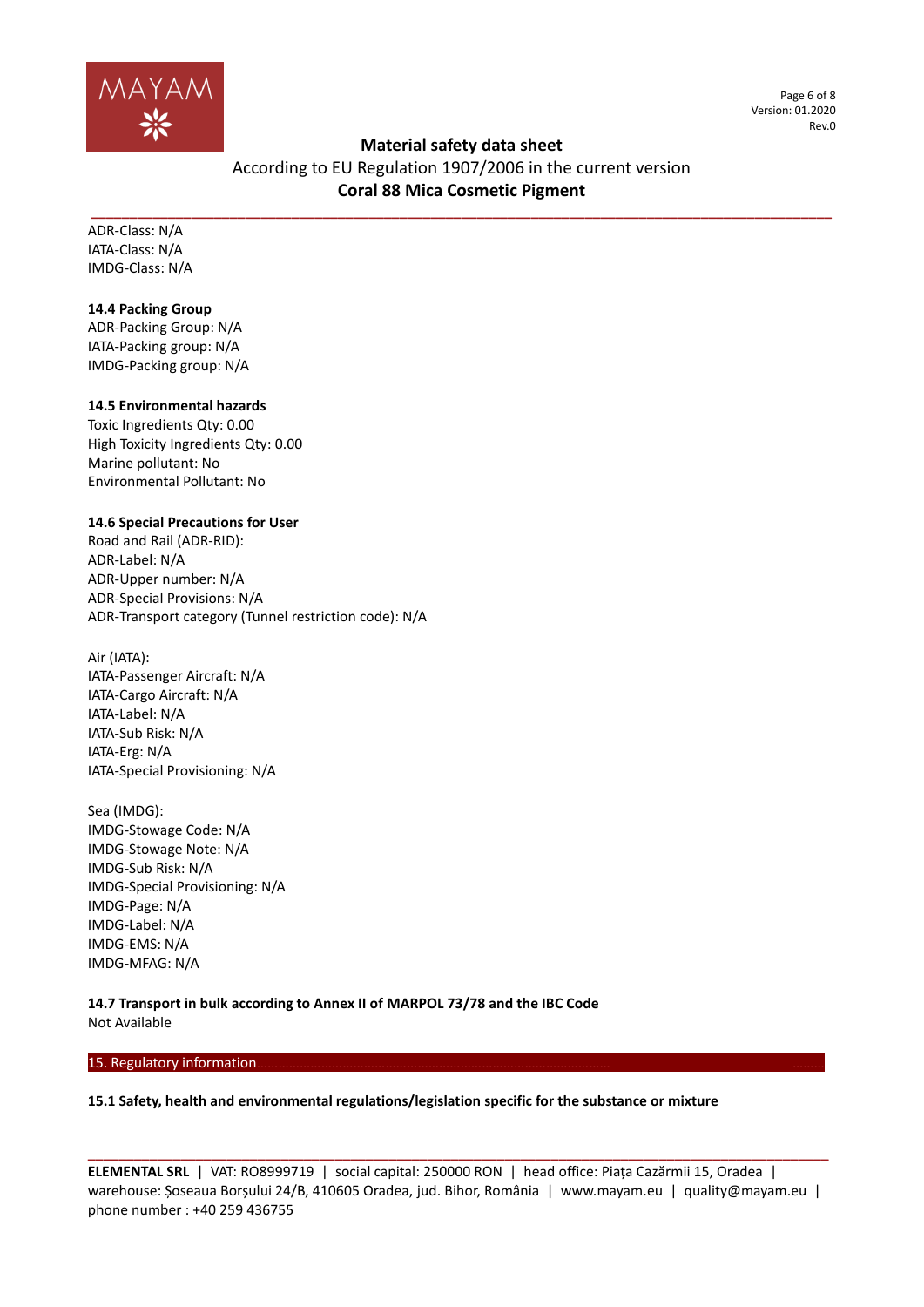

Page 7 of 8 Version: 01.2020 Rev.0

# **Material safety data sheet**

# According to EU Regulation 1907/2006 in the current version **Coral 88 Mica Cosmetic Pigment**

**\_\_\_\_\_\_\_\_\_\_\_\_\_\_\_\_\_\_\_\_\_\_\_\_\_\_\_\_\_\_\_\_\_\_\_\_\_\_\_\_\_\_\_\_\_\_\_\_\_\_\_\_\_\_\_\_\_\_\_\_\_\_\_\_\_\_\_\_\_\_\_\_\_\_\_\_\_\_\_\_\_\_\_\_\_\_\_\_\_\_\_\_\_\_\_\_**

Dir. 98/24/EC (Risks related to chemical agents at work) Dir. 2000/39/EC (Occupational exposure limit values) Regulation (EC) n. 1907/2006 (REACH) Regulation (EC) n. 1272/2008 (CLP) Regulation (EC) n. 790/2009 (ATP 1 CLP) and (EU) n. 758/2013 Regulation (EU) n. 286/2011 (ATP 2 CLP) Regulation (EU) n. 618/2012 (ATP 3 CLP) Regulation (EU) n. 487/2013 (ATP 4 CLP) Regulation (EU) n. 944/2013 (ATP 5 CLP) Regulation (EU) n. 605/2014 (ATP 6 CLP) Regulation (EU) n. 453/2010 (Annex II)

Restrictions related to the product or the substances contained according to Annex XVII Regulation (EC) 1907/2006 (REACH) and subsequent modifications: Restrictions related to the product: None Restrictions related to the substances contained: None

Provisions related to directive EU 2012/18 (Seveso III): Not Available

German Water Hazard Class: Not Available

SVHC Substances: No Data Available

# **15.2 Chemical Safety Assessment**

No Chemical Safety Assessment has been carried out for the mixture.

# 16. Additional information

Main bibliographic sources:

ECDIN - Environmental Chemicals Data and Information Network - Joint Research Centre, Commission of the European Communities

SAX's DANGEROUS PROPERTIES OF INDUSTRIAL MATERIALS - Eight Edition - Van Nostrand Reinold

# **16.1 Abbreviations:**

ADR: European Agreement concerning the International Carriage of Dangerous Goods by Road. CAS: Chemical Abstracts Service (division of the American Chemical Society). CLP: Classification, Labeling, Packaging. DNEL: Derived No Effect Level. EINECS: European Inventory of Existing Commercial Chemical Substances. GHS: Globally Harmonized System of Classification and Labeling of Chemicals. IATA: International Air Transport Association. IATA-DGR: Dangerous Goods Regulation by the "International Air Transport Association" (IATA). ICAO: International Civil Aviation Organization. ICAO-TI: Technical Instructions by the "International Civil Aviation Organization" (ICAO). IMDG: International Maritime Code for Dangerous Goods. INCI: International Nomenclature of Cosmetic Ingredients. LTE: Long-term exposure.

**ELEMENTAL SRL** | VAT: RO8999719 | social capital: 250000 RON | head office: Piața Cazărmii 15, Oradea | warehouse: Șoseaua Borșului 24/B, 410605 Oradea, jud. Bihor, România | www.mayam.eu | quality@mayam.eu | phone number : +40 259 436755